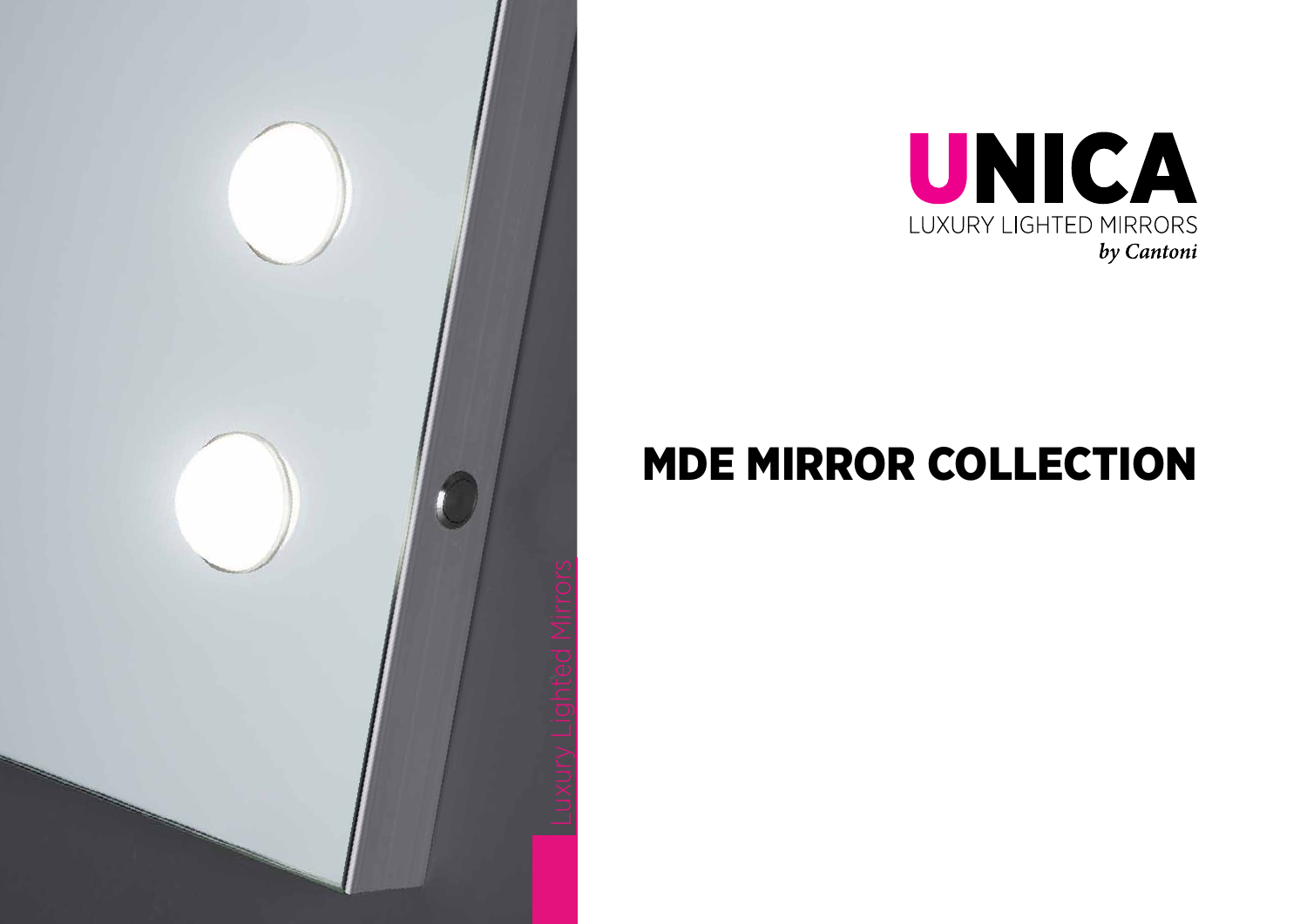| The Collection and the mission | 3              |
|--------------------------------|----------------|
| I-light                        | $\overline{4}$ |
| <b>MDE Collection</b>          | 5              |
| Standard dimensions            | 8              |
| Finishes                       | 16             |
| Technical sheet                | 18             |
| Quality                        | Z              |

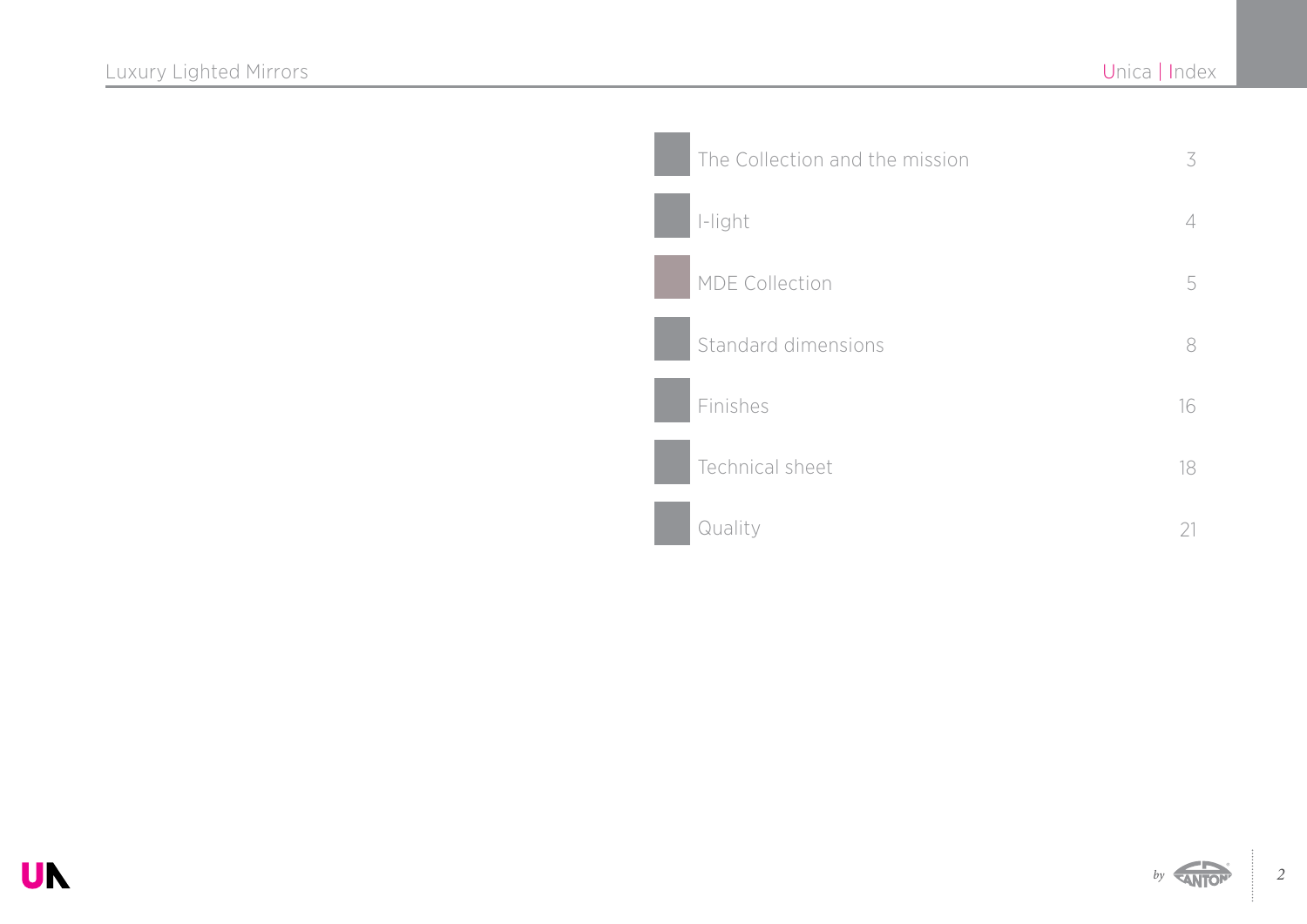

### AND THERE WAS LIGHT. (BUT NOT A COMMON ONE)

The **light is perfect** if has the ability to create suggestions and wake up deep sensations. It is just this emotional light that is the **distinctive feature of Unica's complete range of lighted mirrors**.

Each mirror resulting from the Italian craftsmanship is a unique piece combining design, technological innovation and functionality harmoniously.

**Cantoni goal** is to support architects, interior designers and furniture companies in the creation of astonishing and highly functional bathrooms for luxury hotels, spa and residential facilities, thanks to mirrors subverting the usual rules and loosing their role of mere furnishings in order to become structural elements of space in which the light is the absolute protagonist..

*by*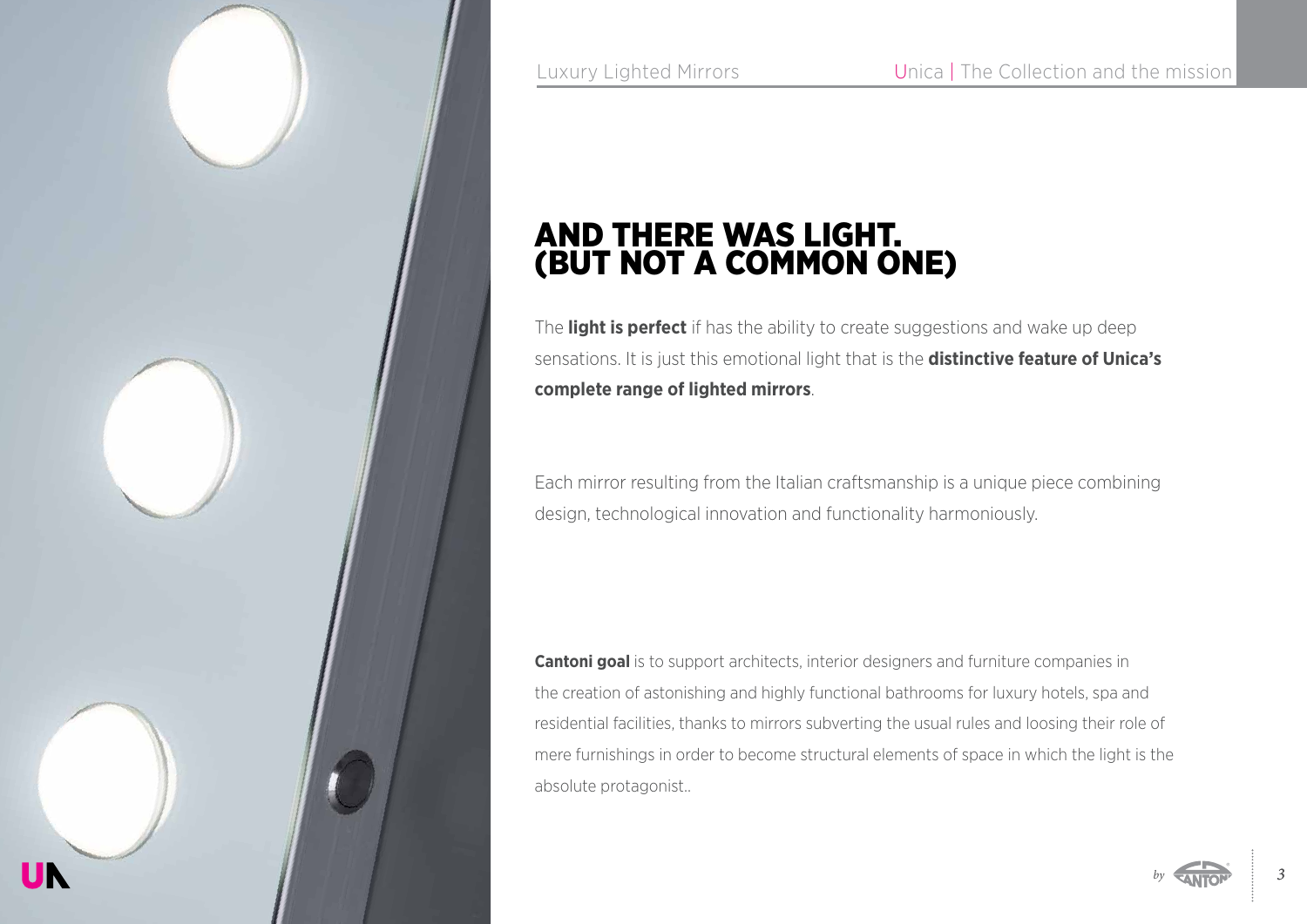

#### **I-light:.**

- . Shade of light: 4200°kelvin degree
- . Lights life: 100.000h/min.
- . Required bulbs: none
- . Universal Power socket: 110V-240V
- . Integrated actuator

### I-LIGHT: SYNTHESIS OF FUNCTIONALITY AND STYLE

The greatest ideas come from an endless passion and a patient and daily testing. That is why in Cantoni the contamination between design, research and experience has resulted in I-light technology.

#### **I-Light is a new lighting technology, Cantoni patented,** fully-integrated in the structure of every mirror of the Unica

range and **recreating the colour rendering and the incidence of sunlight with absolute perfection.**

The light sources are **not light bulbs**, but lenses made of a highly-refractive, unbreakable material that are capable of spreading and shielding light in a perfectly even manner and completely enveloping the figure. Every single detail has been studied and analysed: from the distance between the light points to the uniformity of the light emission, paying the utmost care and attention to the **perfect colour gradation.**

Dimmable, low energy consumption, CE certified.

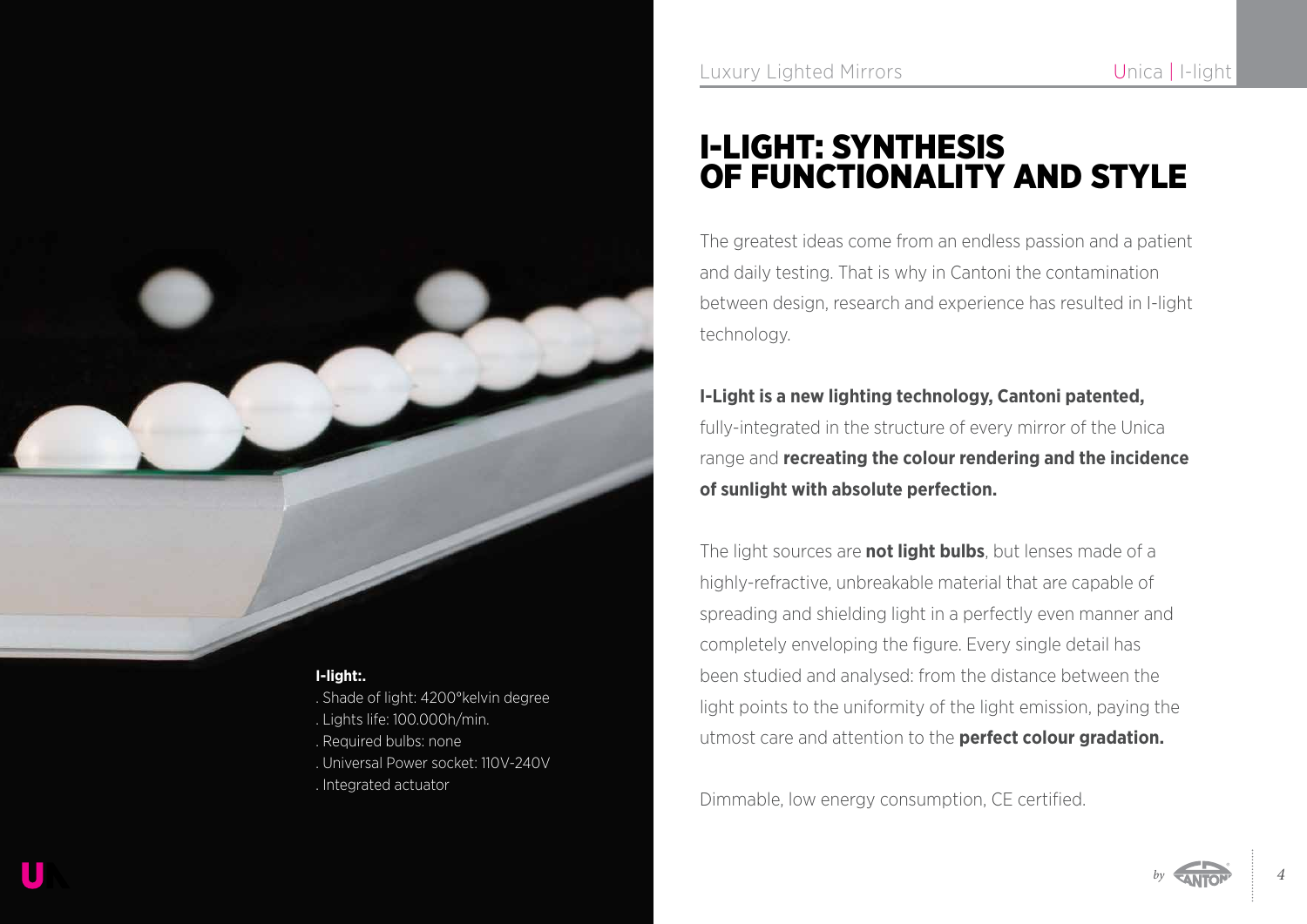

### MDE mirror collection It's amazing what the right light can do Design: Cantoni

The aery surface of the mirror welcomes, in a precious setting, the curved profile of opalescent lenses, replicating with absolute perfection the chromatic shade of the sunlight.

A collection encasing, in its apparently simple lines, countless hours of study and research on the refraction of light.

MDE mirror line is successfull sythesis of functionality,advanced technology and a kind of sensual Hollywood appeal.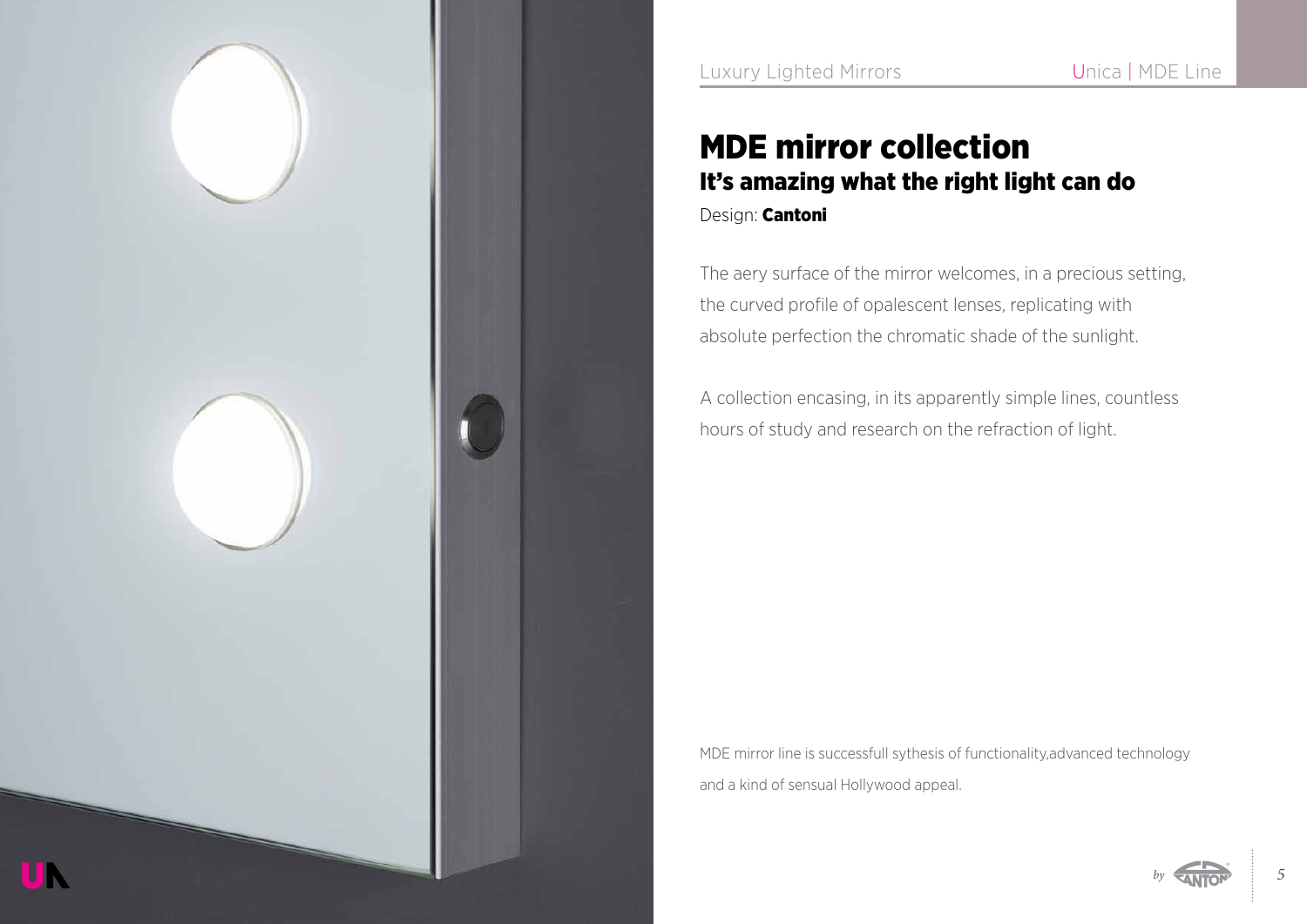

### MDE Mirror collection Design: **Cantoni**

The MDE range is composed of wall mirrors with I-light diffused lighting in silver-backed float glass with 4 cm (1,5 inch) silver anodised aluminium linear profile and adjustable light intensity.



- . 40 mm profile in matt silver anodized aluminium
- . Mirror resistant to corrosion (10X) and scratches (3X)
- . Safety film
- . Dimmable I-light lenses
- . Kelvin: 4200°
- . Guaranteed lifetime hours 100,000/h
- . Integrated side actuator
- . 110-240V compatible
- . Low energy consumption
- . No photobiological risk
- . CE certification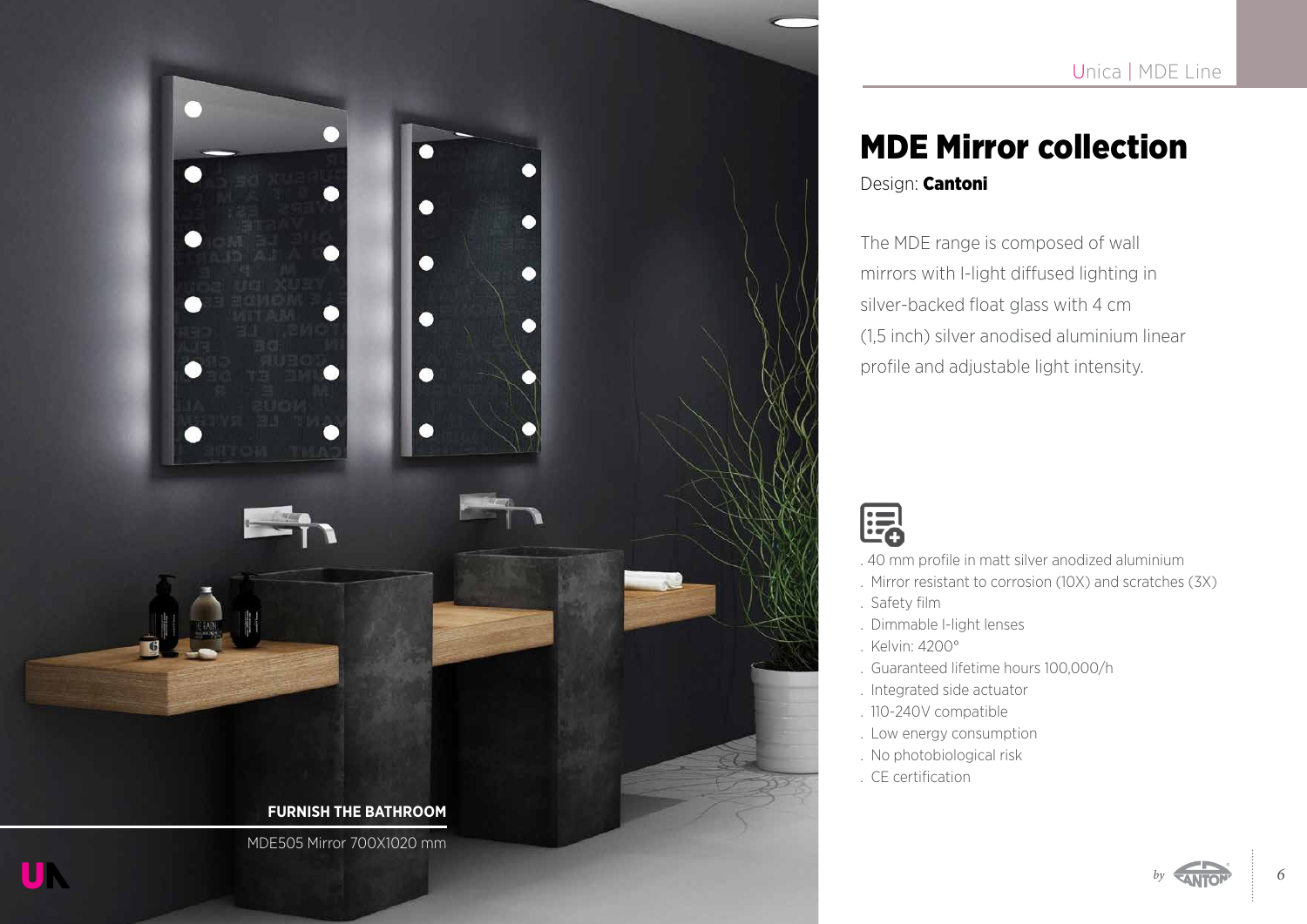

#### Unica | MDE Line

These mirror modules with simple and essential lines, designed for directional furnishing, thanks to low power consumption, simplicity of installation and absolute absence of heat emission, create suggestive and highly-functional corners in commercial spaces, hair styling salons, pharmacies and optician's shops.

![](_page_6_Picture_3.jpeg)

. Standard sizes (see page 8) . Made-to-measure and made-to-order products too. . Min. size 410mm . Max. size 1850mm . Max 30 I-light lighting sources . Side-by-side modular elements . Customisable with customer logo . Also available modules without lights

. Also available as compact table mirror (2 sizes)

![](_page_6_Picture_6.jpeg)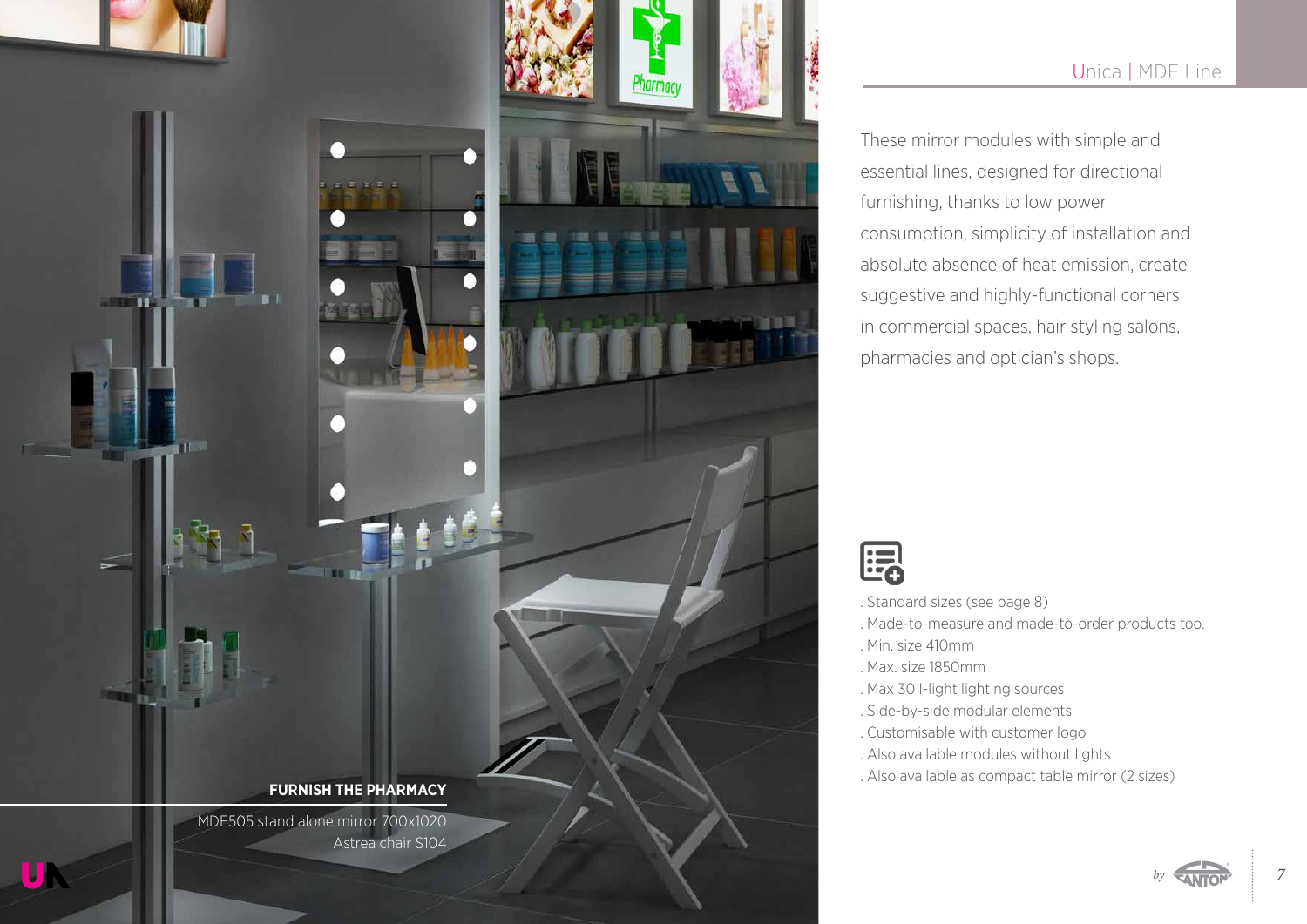# STANDARD DIMENSIONS

Unica | MDE Line

![](_page_7_Picture_3.jpeg)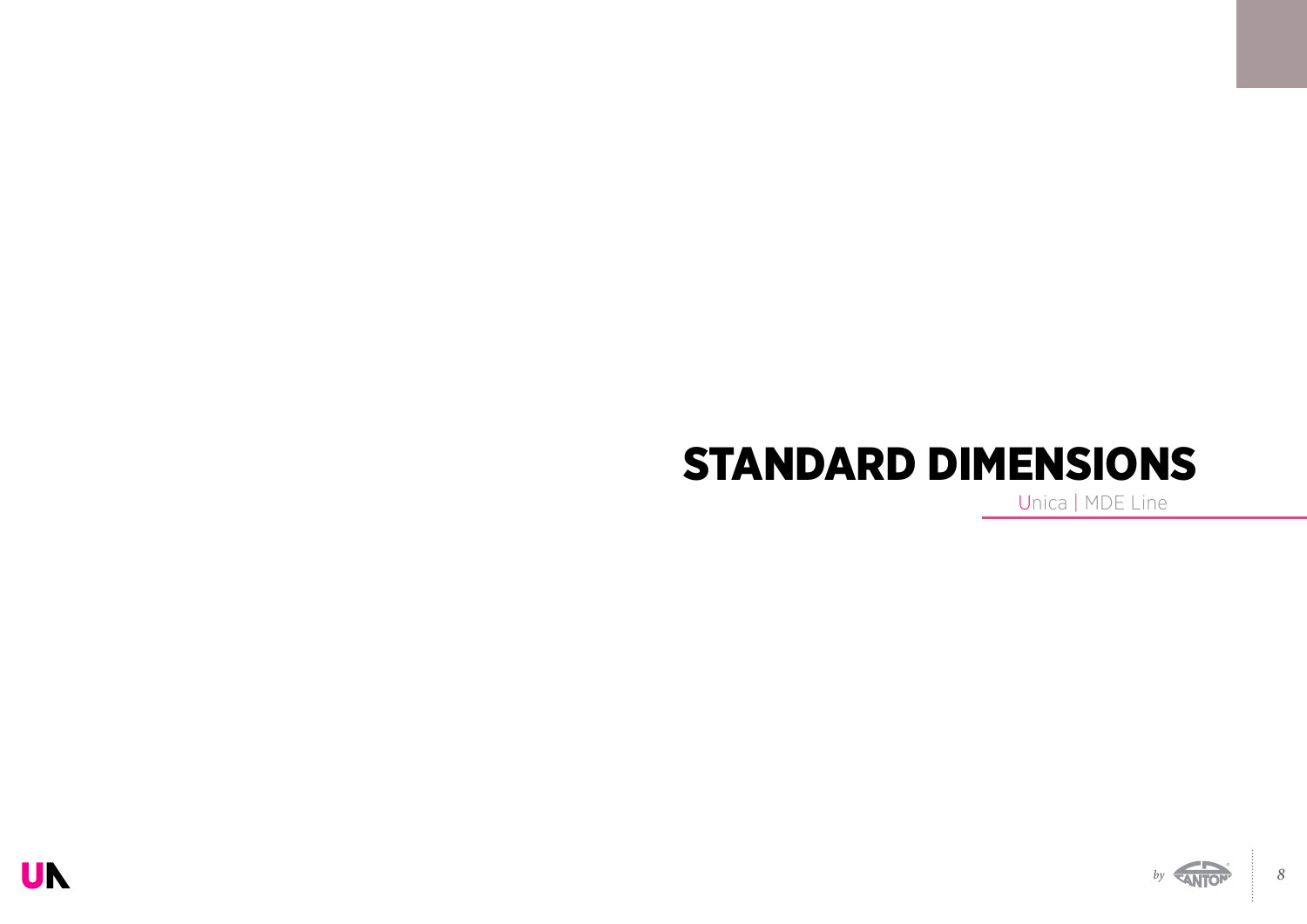![](_page_8_Picture_0.jpeg)

UN

## MDE502

#### Design: **Cantoni**

High-tech, 4 mm thick mirror with **12 I-light lenses** set into the mirror Dimensions: 1020x700x40 mm Profile: silver anodized aluminium Integrated side-mounted actuator for adjusting the brightness Safety Film

![](_page_8_Figure_7.jpeg)

![](_page_8_Figure_8.jpeg)

![](_page_8_Picture_9.jpeg)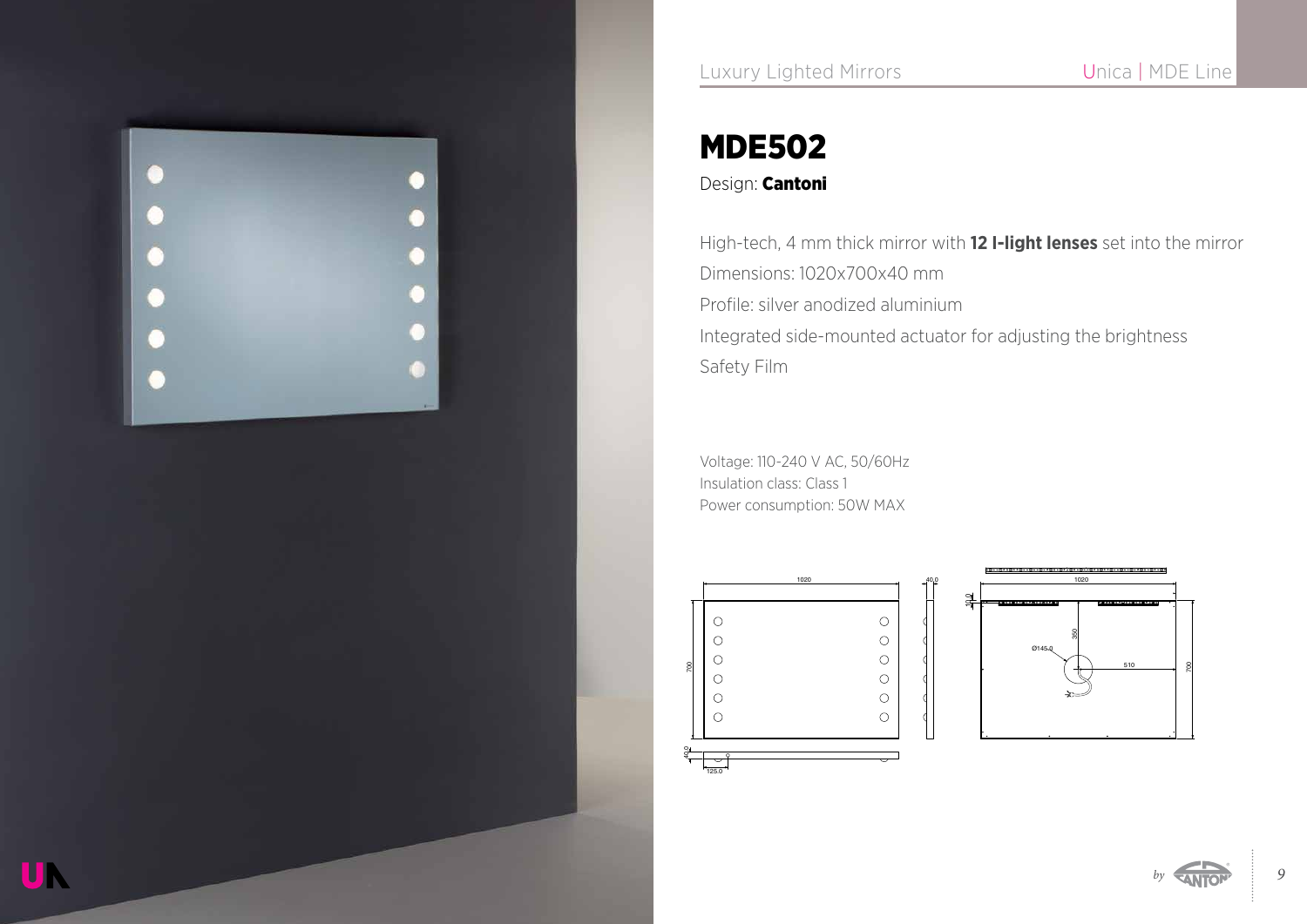![](_page_9_Picture_0.jpeg)

UN

#### Luxury Lighted Mirrors **Unica | MDE Line**

## MDE505

#### Design: **Cantoni**

High-tech, 4 mm thick mirror with **12 I-light lenses** set into the mirror Dimensions: 700x1020x40 mm Profile: silver anodized aluminium Integrated side-mounted actuator for adjusting the brightness Safety Film

125.0

40.0

![](_page_9_Figure_7.jpeg)

![](_page_9_Picture_8.jpeg)

![](_page_9_Picture_9.jpeg)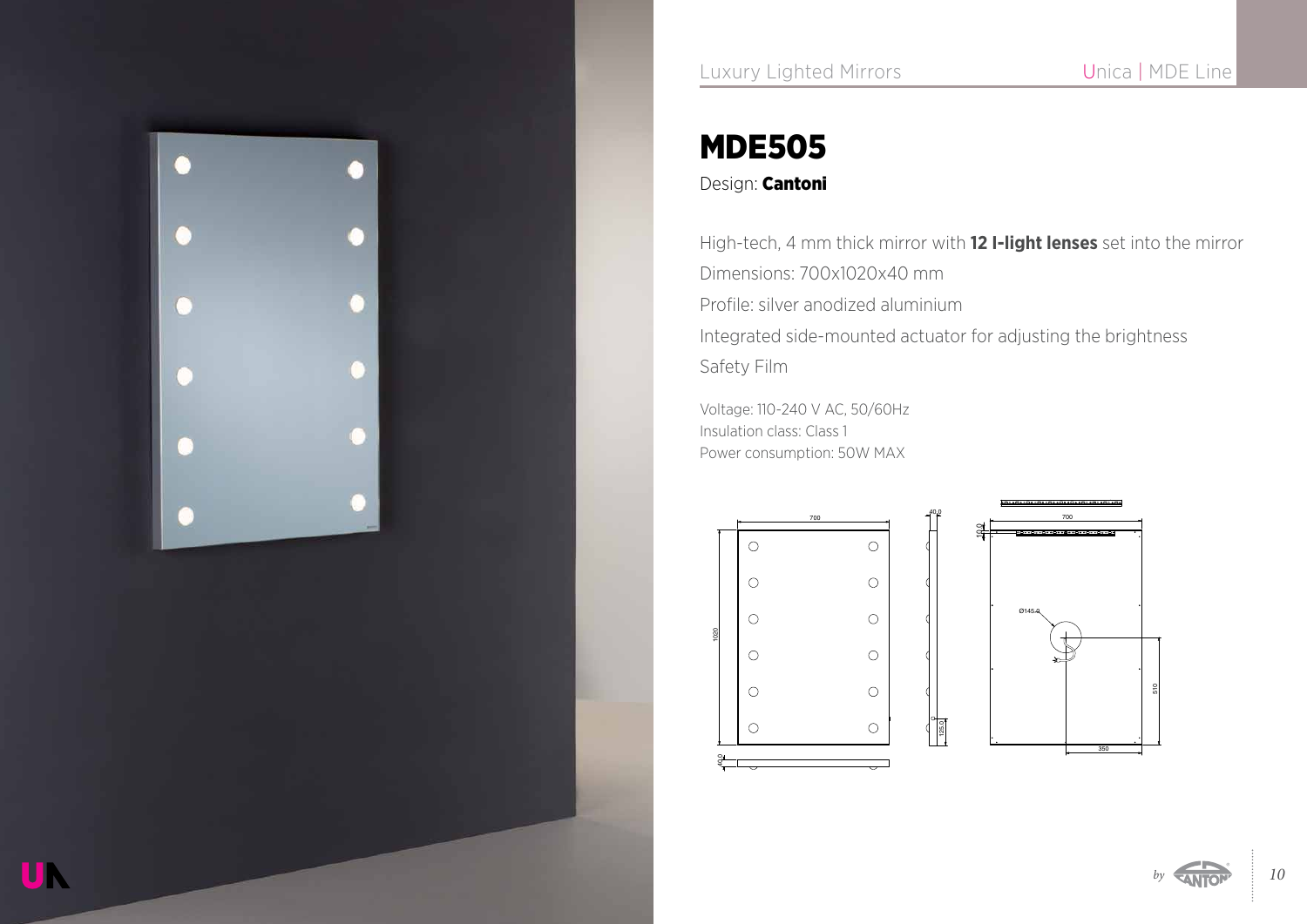![](_page_10_Picture_0.jpeg)

Voltage: 110-240 V AC, 50/60Hz Insulation class: Class 1 Power consumption: 100W MAX Luxury Lighted Mirrors **Unica | MDE Line** 

## MDE516

#### Design: **Cantoni**

High-tech, 4 mm thick mirror with **24 I-light lenses** set into the mirror Dimensions: 1020x1800x40 mm Profile: silver anodized aluminium Integrated side-mounted actuator for adjusting the brightness Safety Film

![](_page_10_Figure_6.jpeg)

![](_page_10_Figure_7.jpeg)

![](_page_10_Picture_8.jpeg)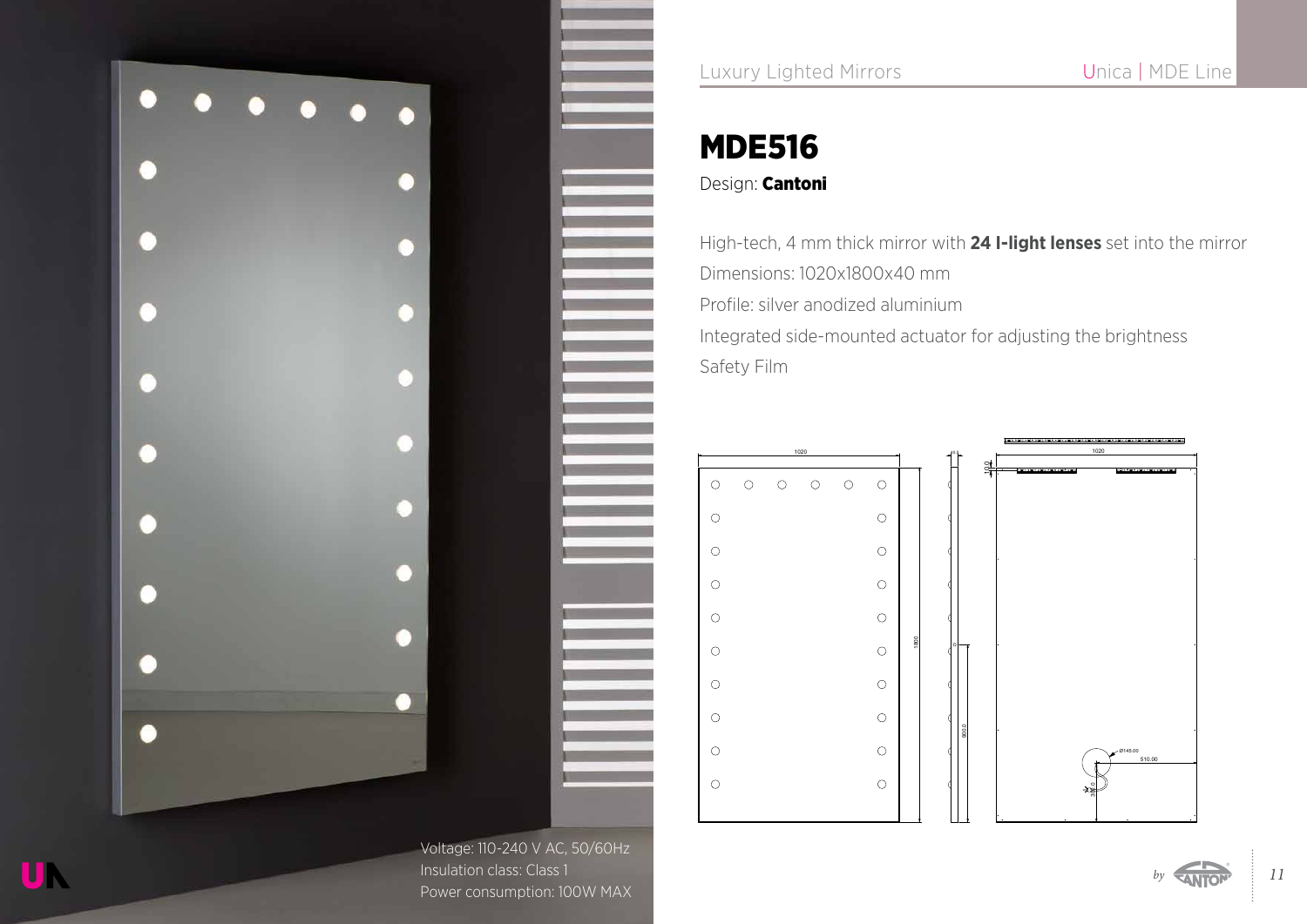![](_page_11_Picture_0.jpeg)

## MDE505-STAND ALONE

Design: **Cantoni** 

High-tech, 4 mm thick mirror with **6 I-light lenses** set into the mirror Dimensions: 700x1020x40 mm Profile: silver anodized aluminium Integrated side-mounted actuator for adjusting the brightness Safety Film Rear panel in ABS and aluminium Support stand in anodized aluminium Methacrylate shelf

![](_page_11_Figure_7.jpeg)

![](_page_11_Picture_8.jpeg)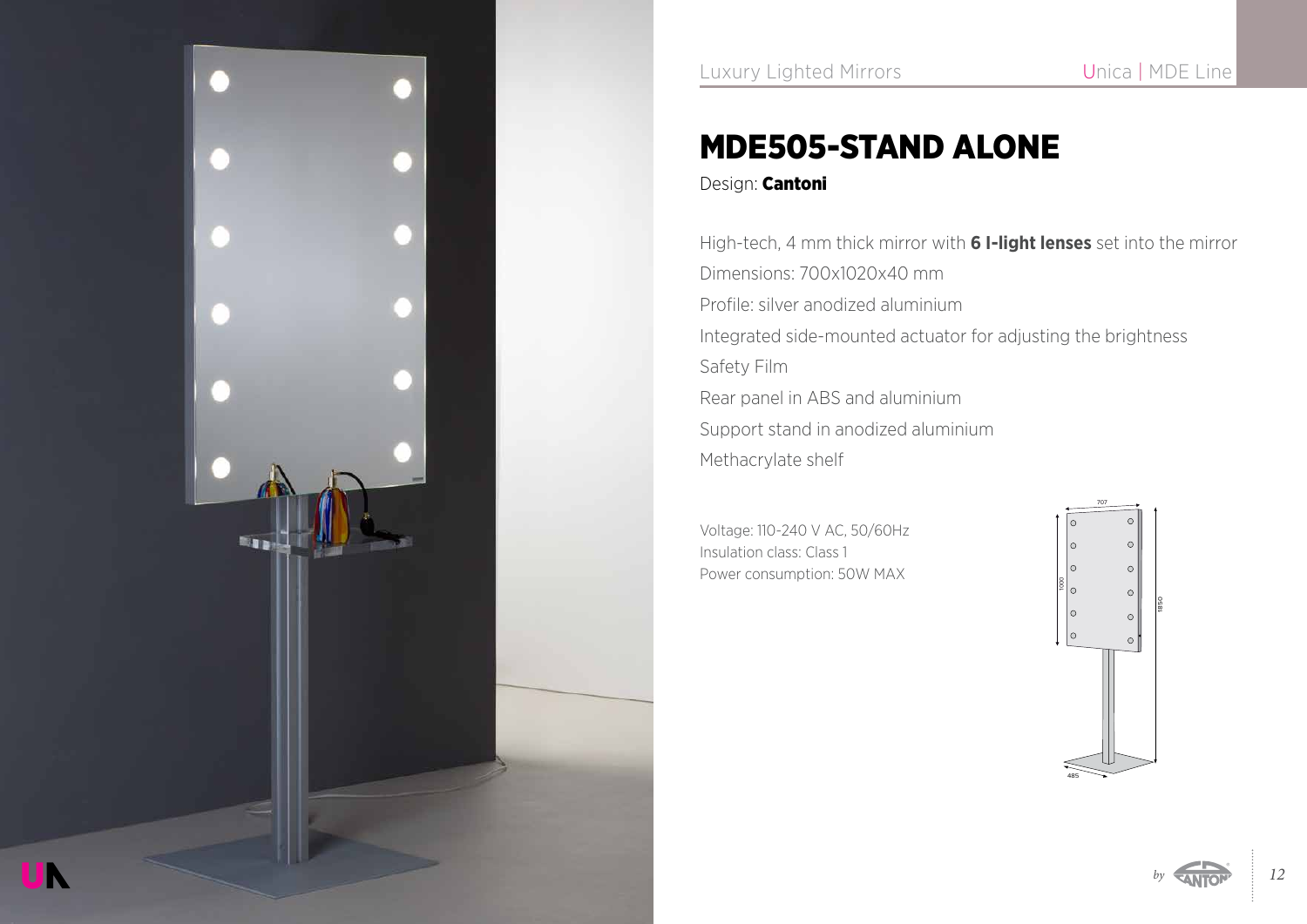![](_page_12_Picture_2.jpeg)

![](_page_12_Picture_3.jpeg)

MDE100 Mirror Diam 1000x44 mm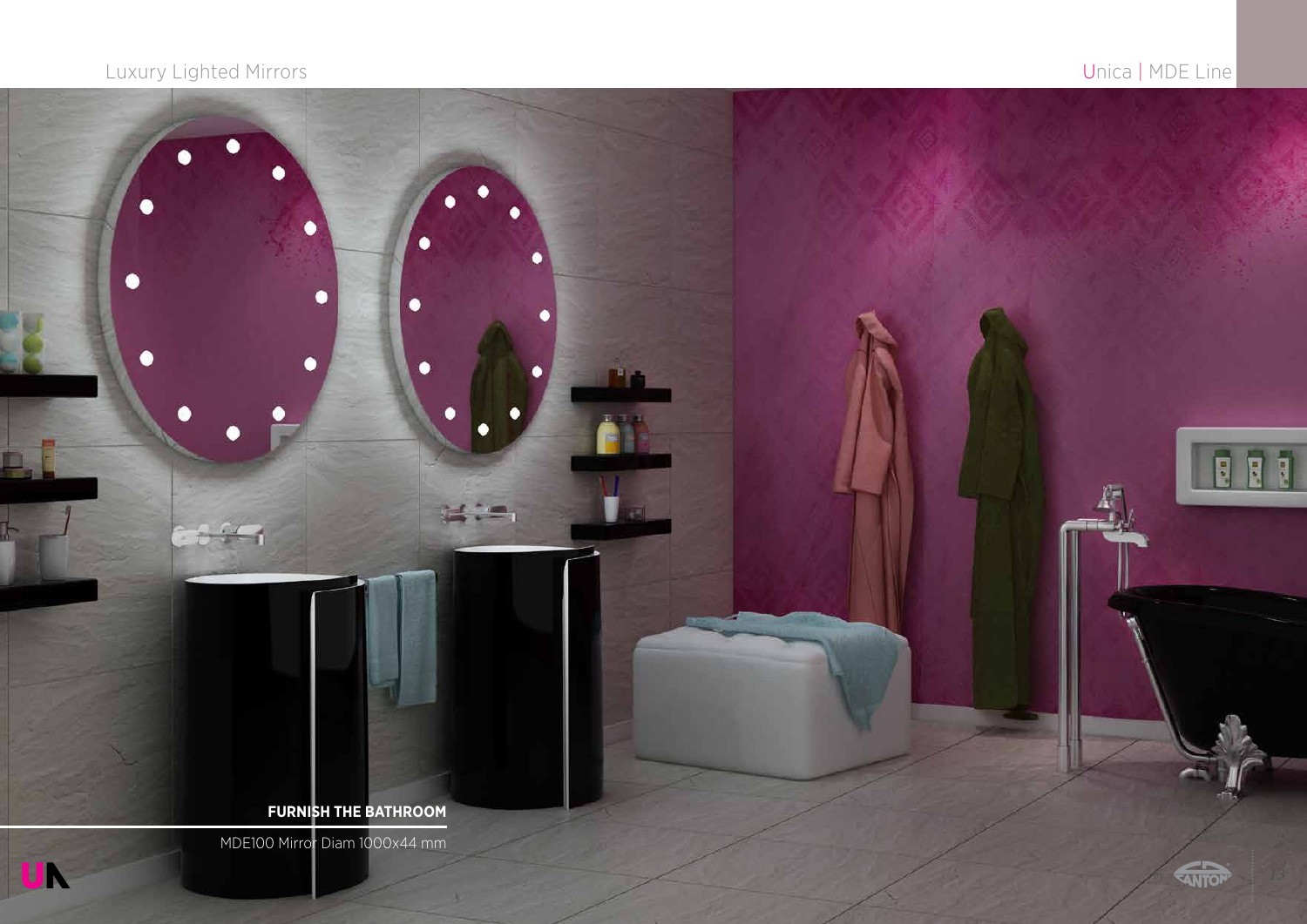![](_page_13_Picture_0.jpeg)

## MDE100

#### Design: **Cantoni**

High-tech, 4 mm thick mirror with **12 I-light lenses** set into the mirror Dimensions: Diameter 1000x44 mm Structure in shaped MDF, edging in silver veneer Integrated side-mounted actuator for adjusting the brightness Safety Film

![](_page_13_Figure_7.jpeg)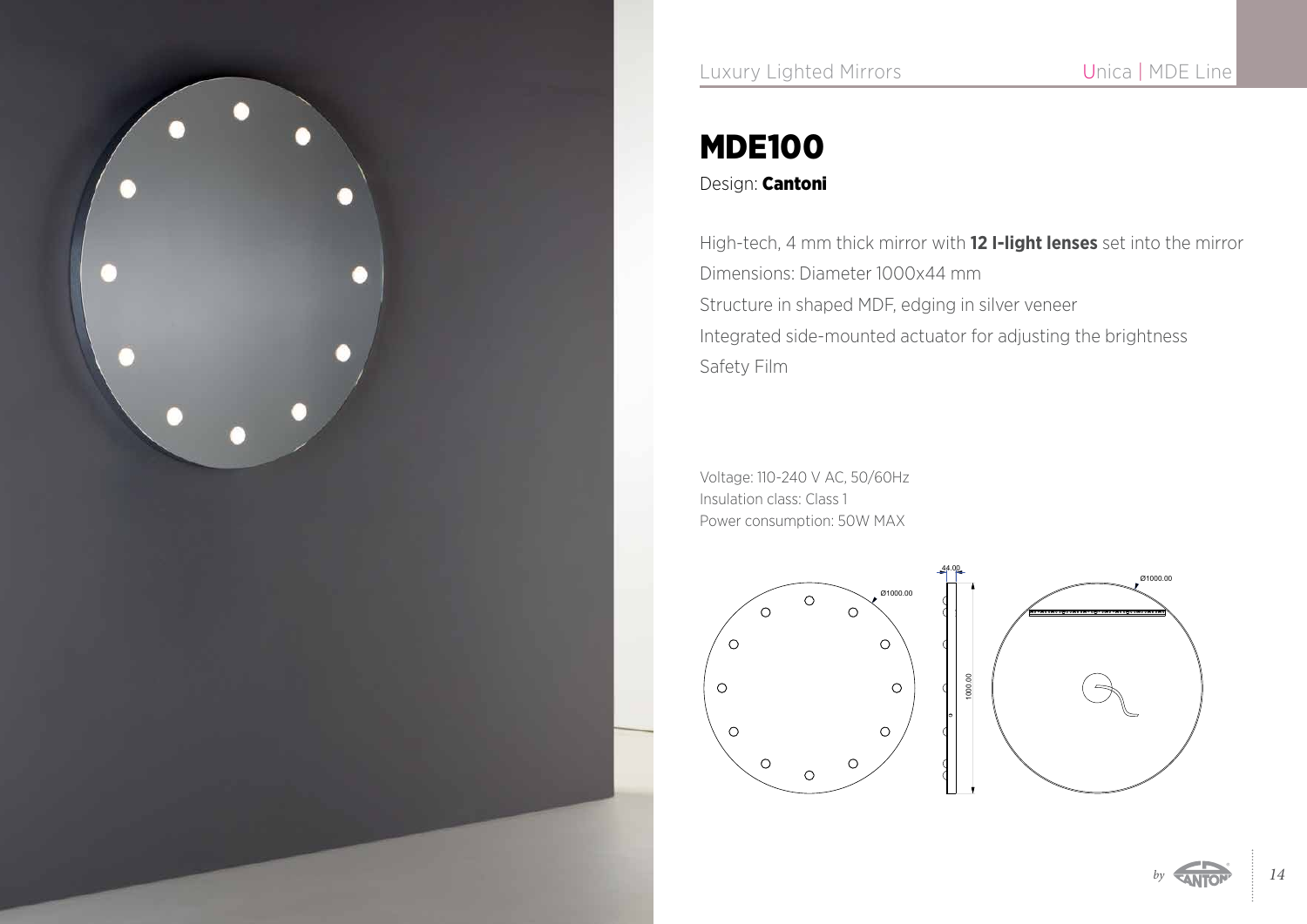![](_page_14_Picture_0.jpeg)

## MDE80

#### Design: **Cantoni**

High-tech, 4 mm thick mirror with **6 I-light lense**s set into the mirror Dimensions: Diameter 800x44 mm Structure in shaped MDF, edging in silver veneer Integrated side-mounted actuator for adjusting the brightness Safety Film

![](_page_14_Figure_7.jpeg)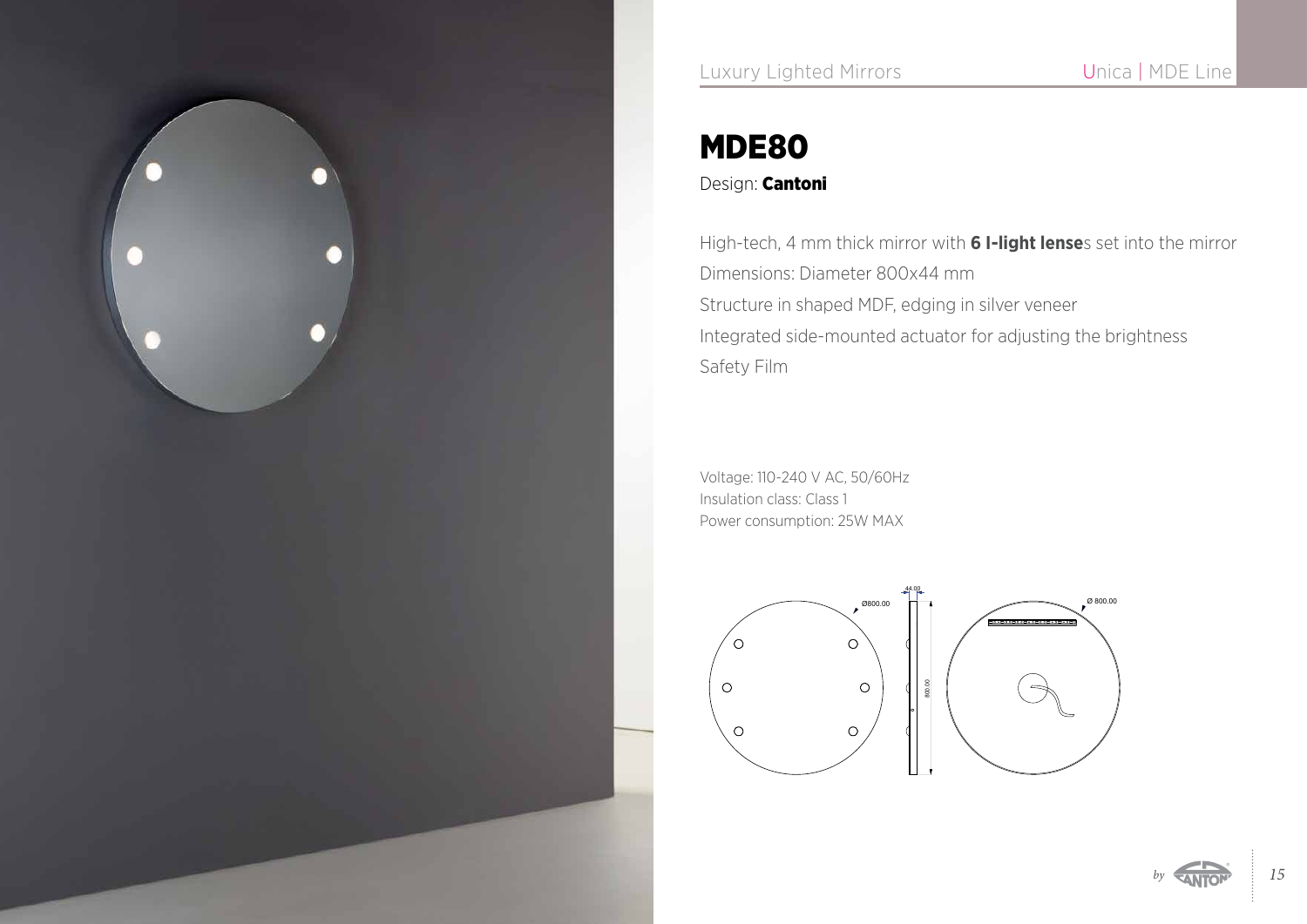![](_page_15_Picture_0.jpeg)

![](_page_15_Picture_1.jpeg)

![](_page_15_Picture_2.jpeg)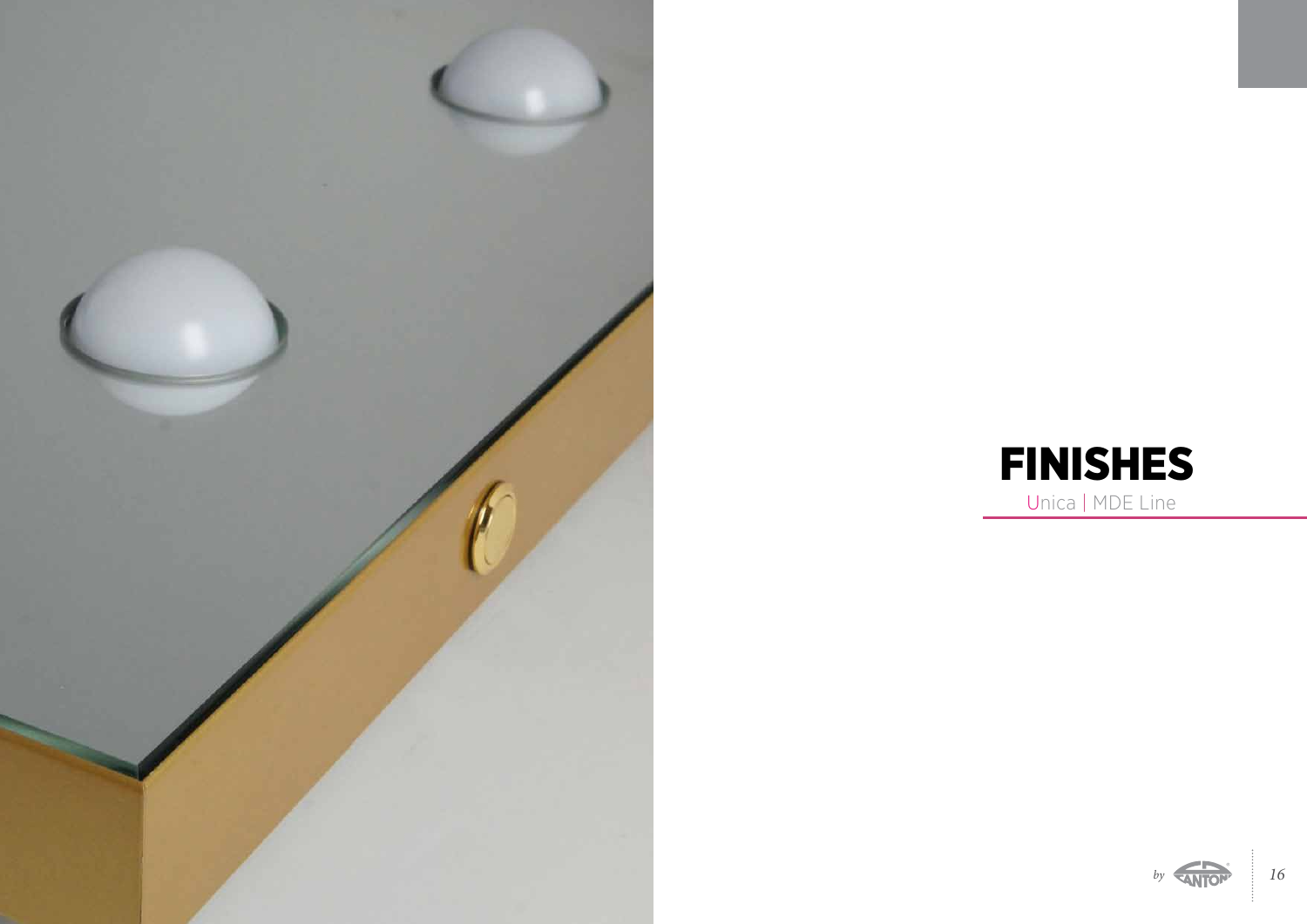![](_page_16_Picture_2.jpeg)

#### **Non-standard paint finishes**

![](_page_16_Picture_4.jpeg)

Matt or glossy paint (ref. RAL Gold range of colours)

\* Non-standard and not available for MDE100 and MDE80 Cantoni will assess feasibility, methods, costs and times for the customisation of products on a case-by-case basis.

![](_page_16_Picture_10.jpeg)

![](_page_16_Picture_11.jpeg)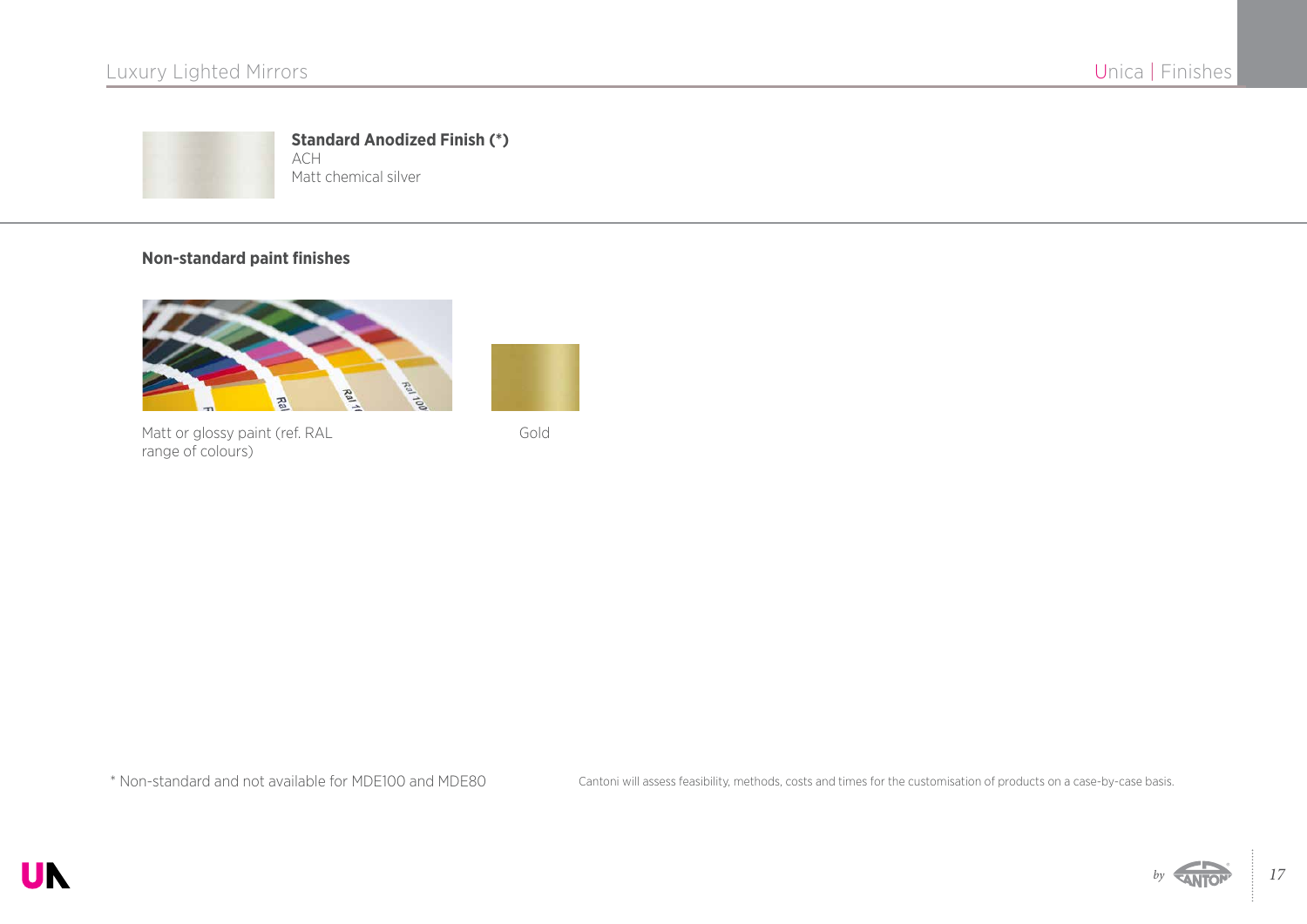# TECHNICAL SHEET

Unica | MDE Line

![](_page_17_Picture_3.jpeg)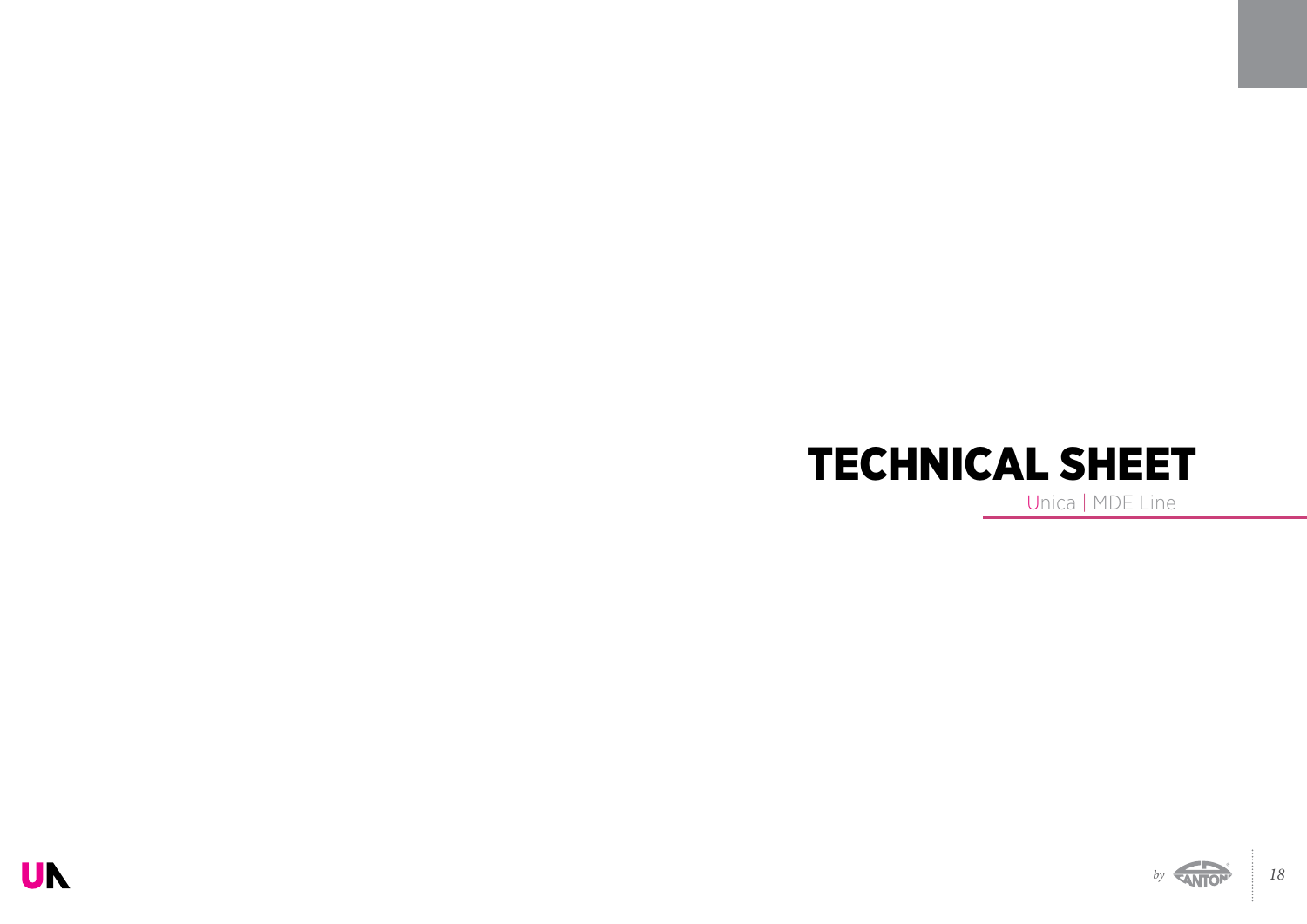![](_page_18_Picture_2.jpeg)

#### **STRUCTURE**

6060-T5 non-deformable aluminium

#### **MIRRORS**

High-tech, 4 mm thick mirrors Ten times more resistant to corrosion Three times more resistant to scratches compared to conventional mirrors Does not contain copper or formaldehyde and complies with the criteria set forth in the European RoHS Directive (< 0.1% of lead) Long-lasting in typically damp environments Safety Film

#### **I-LIGHT TECHNOLOGY (patented)**

The light lenses, set directly into the reflective surface, cut with high-precision instruments, diffuse light generated by I-Light technology incorporated into the structure of the mirror.

![](_page_18_Picture_9.jpeg)

Each I-LIGHT module is composed of three light lenses.

Each mirror has at least six lenses, composed of two I-LIGHT modules with three light lenses each. Up to thirty lenses can be fitted, composed of ten I-LIGHT modules with three light lenses each.

110-240 V

![](_page_18_Picture_12.jpeg)

Light gradation 4200° kelvin Guaranteed life cycle: 100,000/h Low energy consumption Photobiological hazard: none

![](_page_18_Picture_14.jpeg)

Light adjustment Actuator: Quick touch = on/off the light Press and hold = brightness +/-

![](_page_18_Picture_17.jpeg)

No bulbs required

![](_page_18_Picture_19.jpeg)

![](_page_18_Picture_20.jpeg)

Safety Film

![](_page_18_Picture_22.jpeg)

consumption

 $\epsilon$ CE

conformity

![](_page_18_Picture_24.jpeg)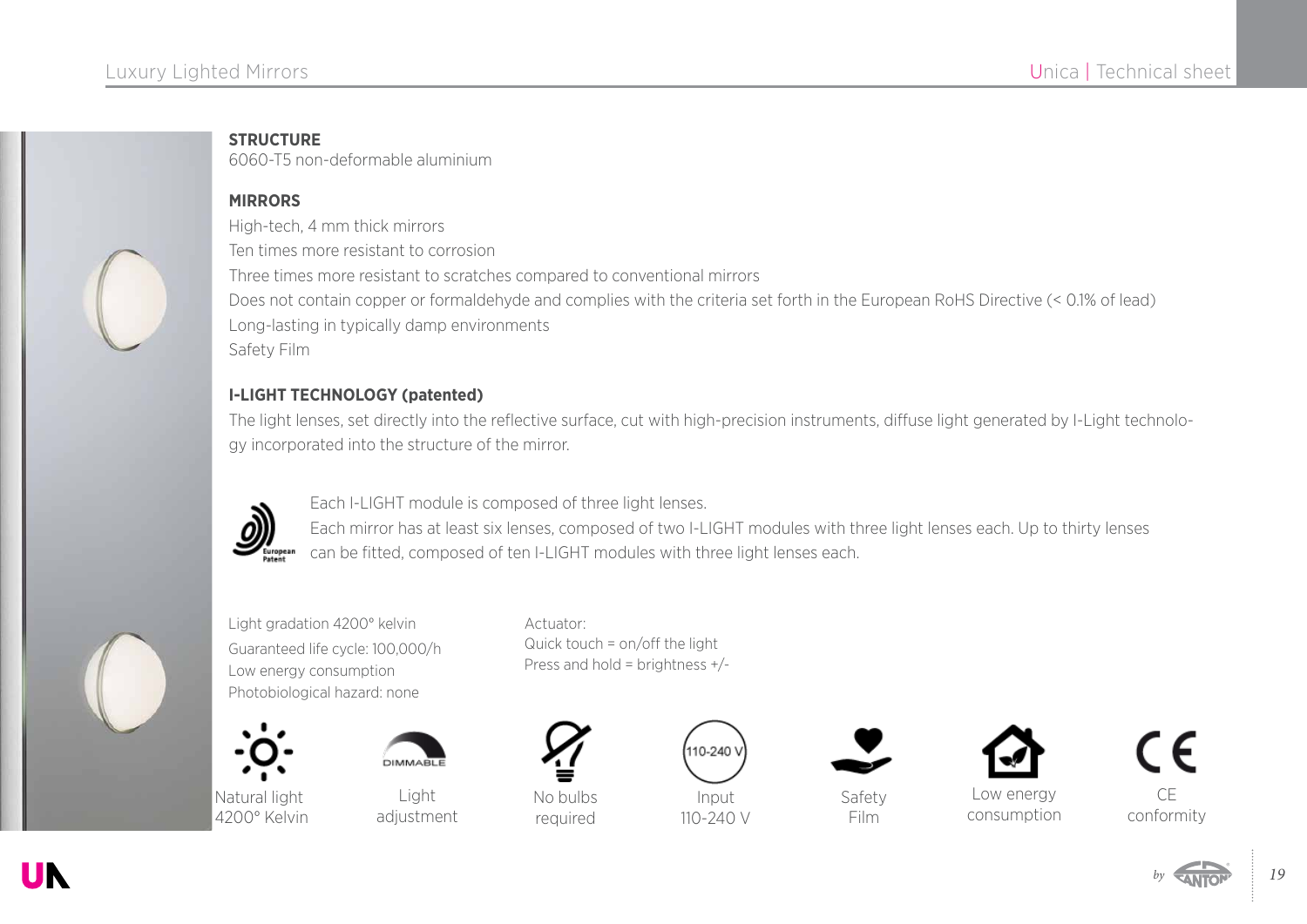| TYPE:                                | Mirror with 6<br>light points | Mirror with 9<br>light points | Mirror with 12<br>light points | Mirror with 18<br>light points | Mirror with 21<br>light points | Mirror with 24<br>light points | Mirror with 30<br>light points |
|--------------------------------------|-------------------------------|-------------------------------|--------------------------------|--------------------------------|--------------------------------|--------------------------------|--------------------------------|
| MODEL:                               | MDE80                         | On request                    | MDE502- MDE505<br>MDE100       | On request                     | On request                     | <b>MDE516</b>                  | On request                     |
| <b>VOLTAGE:</b>                      | 110/240 Vac<br>50/60 Hz       | 110/240 Vac<br>50/60 Hz       | 110/240 Vac<br>50/60 Hz        | 110/240 Vac<br>50/60 Hz        | 110/240 Vac<br>50/60 Hz        | 110/240 Vac<br>50/60 Hz        | 110/240 Vac<br>50/60 Hz        |
| <b>CURRENT:</b>                      | $106 \text{ mA max}$          | 159 mA max                    | 212 mA max                     | 318 mA max                     | 370 mA max                     | 424 mA max                     | 560 mA max                     |
| POWER:                               | 25 W max                      | 38 W max                      | 50 W max                       | 75 W max                       | 88 W max                       | 100 W max                      | 125 W max                      |
| <b>POWER FACTOR</b><br>240Vac, 60Hz: | $Cos\varphi = 0.95$           | $Cos\varphi = 0.95$           | $\cos \varphi = 0.95$          | $Cos\varphi = 0.95$            | $Cos\varphi = 0.95$            | $Cos\varphi = 0.95$            | $Cos\varphi = 0.95$            |

TECHNICAL SPECIFICATIONS FOR THE DEVICE

The light source contained in this equipment may only be replaced by the manufacturer , its service department or equivalent qualified personnel.

Device for indoor use only , IP20

The device is designed to operate within a temperature range of 0-40°C (Ta)

The electrical output cable of the mirror is not equipped with the plug: it needs to be connected to the electrical wiring of the room.

#### LED CHARACTERISTICS:

- Brand of origin: CANTONI TRADING SRL
- Model: module Led
- Power voltage and tension: 28.3 Vdc, 0.325A
- Total nominal power: 9.2 W
- Position and purpose of the connections: on the LED module
- tc: 55 ° C
- Photobiological hazard: none

#### **CE conformity declaration**

Complies with the essential requirements of EU directives applicable to the product: Low Voltage Directive 2014/35/EU, Electromagnetic Compatibility Directive 2014/30/EU and ROHS Directive 2011/65/EU, when installed in compliance with these instructions..

![](_page_19_Picture_19.jpeg)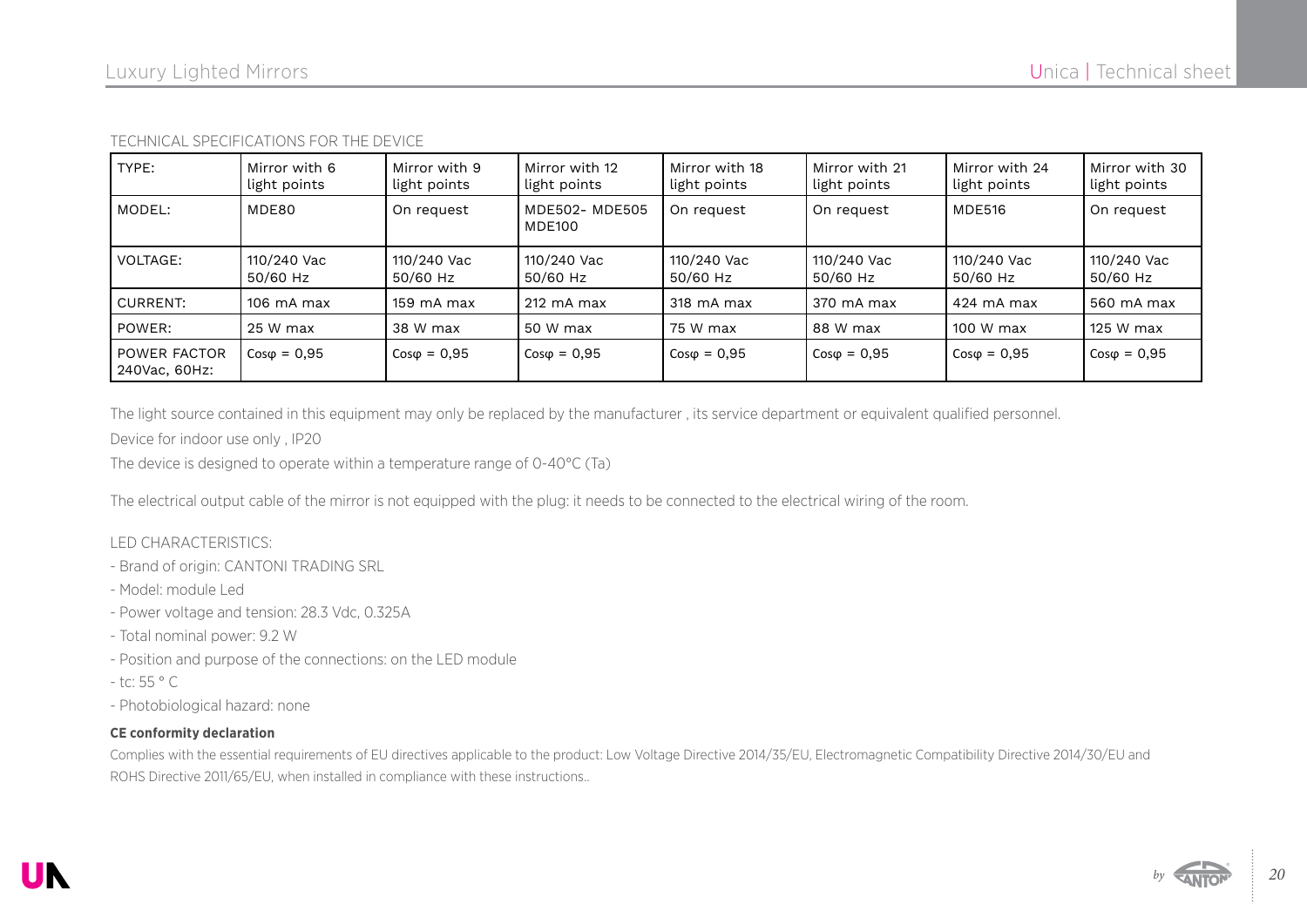All products by Cantoni are made in Italy with carefully selected materials.

Each product is the result of a careful study to ensure the best balance between aesthetics and technology. The authenticity of each piece by Cantoni is ensured by our trademark.

We are always available to respond to every request and question about products. Our technical department is then available for custom projects

PLEASE NOTE: Cantoni reserves the right to modify at any time the items in the catalogue for technical or commercial purposes. Shipments are made from our offices in San Marino

![](_page_20_Picture_6.jpeg)

*by 21*